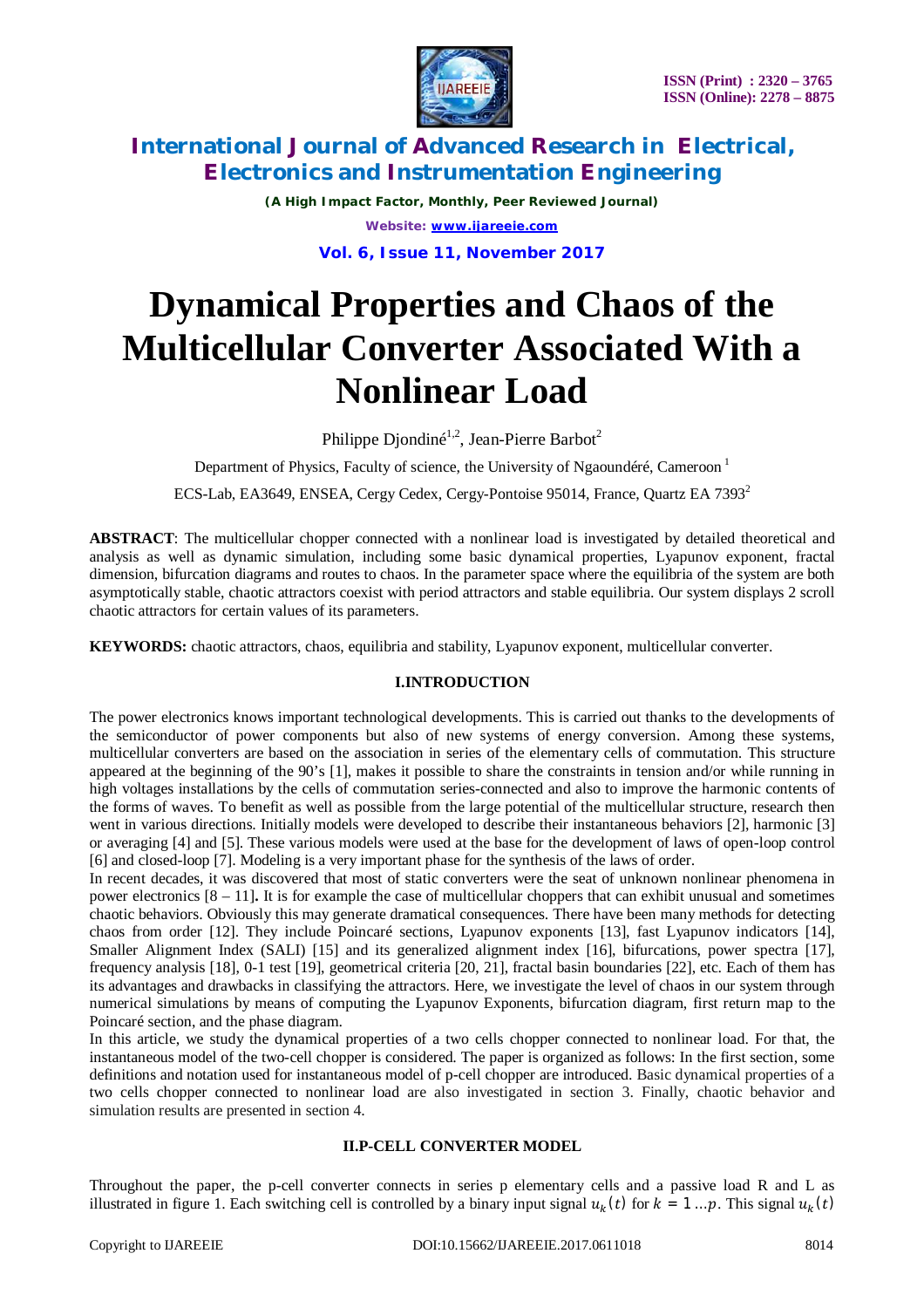

*(A High Impact Factor, Monthly, Peer Reviewed Journal)*

*Website: [www.ijareeie.com](http://www.ijareeie.com)*

#### **Vol. 6, Issue 11, November 2017**

is equal to 1 when the upper switch of the cell is conducting and 0 when the lower complementary switch of the cell is conducting. In order to ensure that, we must determine the floating capacitor voltages:

$$
V_{cellk} = V_{C_k} - V_{C_{k-1}} = k \frac{E}{p} ; \qquad k = 1 ... . . p \tag{1}
$$

where  $V_{C_0} = 0$ ;  $V_{C_n} = E$ , From equation. (1), for  $k = 1$ , we have:

$$
V_{cell1} = V_{C_1} - V_{C_0} = \frac{E}{p} \Rightarrow V_{C_1} = \frac{E}{p}
$$
 (2)

Increasing  $k$ , we find the general expression for the capacitor voltages:

$$
V_{C_k} = k \frac{E}{p} \tag{3}
$$

In order to determine the converter model, we consider two adjacent cells:  $\text{cell}_k$  and  $\text{cell}_{k+1}$  connected with the capacitor  $C_k$  (Figure 1). The capacitor voltage  $V_{C_k}$  is determined by the evolution of the capacitor current. This, in turn, is given by the configuration of the switches:

$$
i_{c_k} = (u_{k+1} - u_k)i_k \tag{4}
$$

where  $u_k = 1$  if the upper switch in  $cell_k$  is conducting and  $u_k = 0$  if the lower switch in  $cell_k$  is conducting. The capacitor voltage is then given by equation (5):

$$
i_{C_k} = C_k \frac{dV_{C_k}}{dt} \Rightarrow \frac{dV_{C_k}}{dt} = \frac{u_{k+1} - u_k}{C_k} \cdot i_L \tag{5}
$$

Equation (5) can be generalized for all capacitors. Next we determine the output voltage as the sum of all cell voltages:

$$
V_s = \sum_{k=1}^{p} V_{cell_k} = \sum_{k=1}^{p} (V_{C_k} - V_{C_{k-1}}) i_L
$$
 (6)

From equation (6), we note that we can have multiple voltage levels at the output, depending on the configuration of the switches. For a converter with p cells, we have  $p + 1$  voltage levels:  $0, \frac{E}{I}$  $\frac{E}{p}$ ,  $\frac{2E}{p}$  $\frac{p_E}{p}$ , ...,  $\frac{(p+1)E}{p}$  $\frac{F^{1/E}}{p}$ , E. This means that the voltage jumps at the output are smaller than the ones in classical structures. For the multicell converter with an RL load in figure 1, the output current  $i<sub>L</sub>$  is given by:

$$
\frac{di_L}{dt} = \frac{V_s}{L} - \frac{R}{L}i_L
$$
\n(7)

From equations. (5), (6) and (7) we get the instantaneous model of the multicell converter in figure 2:

$$
\begin{cases}\n\frac{di_L}{dt} = \frac{u_2 - u_1}{L} V_{C_1} + \frac{u_3 - u_2}{L} V_{C_2} + \dots + \frac{u_p - u_{p-1}}{L} V_{C_{p-1}} + \frac{u_p}{L} E - \frac{R}{L} i_L \\
\frac{dV_{C_1}}{dt} = \frac{u_2 - u_1}{C_1} i_L \\
\frac{dV_{C_2}}{dt} = \frac{u_3 - u_2}{C_2} i_L \\
\vdots \\
\frac{dV_{C_{p-1}}}{dt} = \frac{u_p - u_{p-1}}{C_{p-1}} i_L\n\end{cases}
$$
\n(8)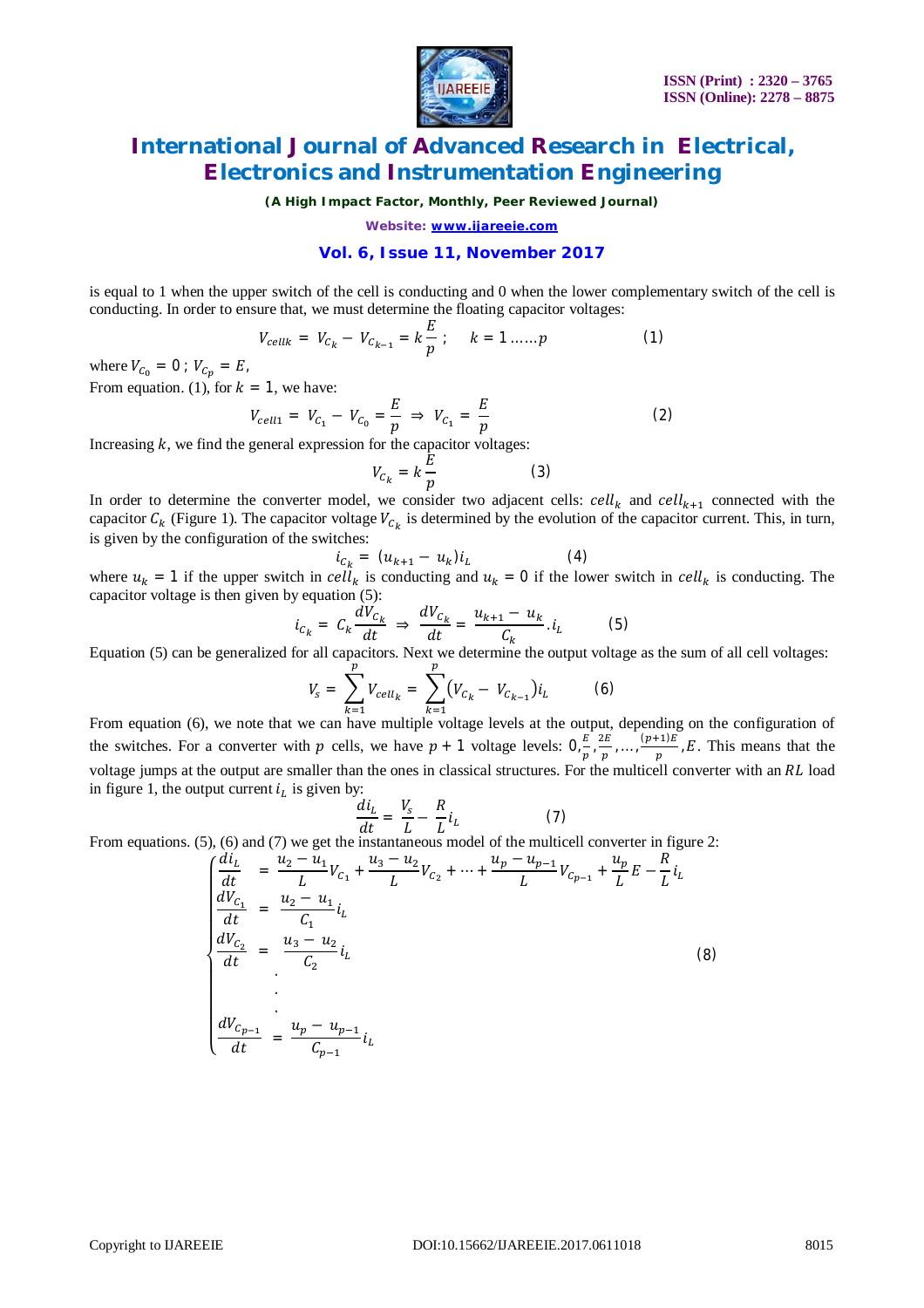

*(A High Impact Factor, Monthly, Peer Reviewed Journal)*

*Website: [www.ijareeie.com](http://www.ijareeie.com)*

**Vol. 6, Issue 11, November 2017**



Figure 1: A p cells converter connected to RL load

where  $V_{c_k}$  is the  $k^{th}$  flying capacitor voltage and  $i_k$  is the output load current, which is the only measurable output.  $C_k$ for  $k = 1...p$ ; are the capacitors, E is the voltage of the source, R is the resistance and L is the inductance.

#### **III.TWO CELLS MULTICELLULAR AND METHODS TO QUANTIFY THEIR BEHAVIORS**

The two-cells multicellular chopper (figure 2) system is described as:

$$
\begin{cases}\nL\frac{di_L}{dt} = (u_2 - u_1). v_C - v_{C_l} - R.\,i_L + u_2.E \\
C\frac{dv_C}{dt} = (u_2 - u_1).\,i_L \\
C_l\frac{dv_{C_l}}{dt} = i_L - g(v_{C_l})\n\end{cases} \tag{9}
$$

where  $g(.)$  is a piecewise – linear function

 $g(v_{c_l}) = G_b v_{c_l} + 0.5. (G_a - G_b) (|v_{c_l} + B_p| - |v_{c_l} - B_p|)$  (10)

which is the mathematical representation of the characteristic curve of nonlinear load. The slopes of the inner and outer regions are  $G_a$  and  $G_b$ , while  $B_p$  indicates break points. Rescaling equation (2) as  $v_c = x_2 B_p$ ,  $v_{c_l} = x_3 B_p$ ,  $i_l =$  $x_1GB_p, G = \frac{1}{R}$  $\frac{1}{R}$ ,  $t = \frac{C}{G}$  $\frac{a}{a} \tau$  and then redefining  $\tau$  as t the following set of normalized equations are obtained:

$$
\begin{cases}\n\dot{x}_1 = \beta(\varepsilon x_2 - x_3 - \gamma x_1) + \alpha u_2 \\
\dot{x}_2 = \varepsilon x_1\n\end{cases}
$$
\nwhere  $\varepsilon = u_2 - u_1$ ,  $p = \frac{c}{c_1}$ ,  $\beta = \frac{c}{L G^2}$ ,  $\gamma = RG$ ,  $\alpha = \frac{\beta E}{B_p}$   
\nObviously  $g(x_3) = bx_3 + 0.5(a - b)[|x_3 + 1| - |x_3 - 1|]$ , or  
\n
$$
g(x_3) = \begin{cases}\nbx_3 + a - b, & x_3 > 1 \\
ax_3, & |x_3| \le 1 \\
bx_3 - a + b, & x_3 < -1\n\end{cases}
$$
\n(12)

here  $a = \frac{G_a}{c}$  $\frac{G_a}{G}$ ,  $b = \frac{G_b}{G}$  $\frac{d}{d}$ .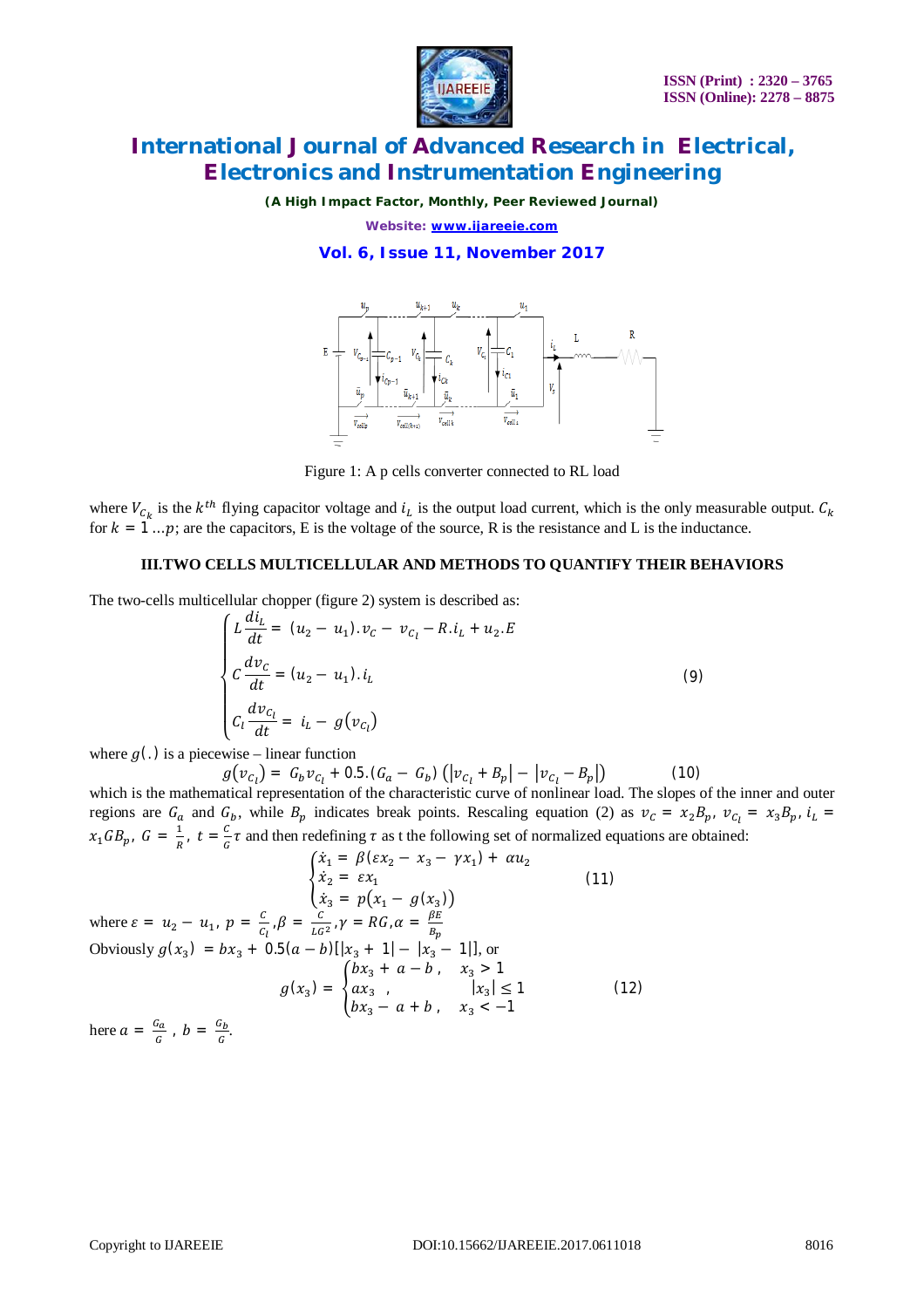

*(A High Impact Factor, Monthly, Peer Reviewed Journal)*

*Website: [www.ijareeie.com](http://www.ijareeie.com)*

#### **Vol. 6, Issue 11, November 2017**



Figure 2: Two cells chopper connected to a nonlinear load

Its function is to supply a passive load  $(RL)$  in series with another nonlinear load connected in parallel with a capacitor [23]. Four operating modes are then possible as shown in figure 3. Note that the floating source takes part in the evolution of the dynamics of the system only to the third and fourth mode. In the third mode, the capacity discharges and charge during the fourth mode. Thus, if these two modes last same time with a constant charging current, then the average power transmitted by this floating source over one period of commutation is null. We also notice that these two modes make it possible to obtain by commutation the additional level  $\frac{E}{2}$  on the output voltage  $V_s$ . As the switches of each cell are regarded as ideals, their behavior can be to model by a discrete state taking of the values  $0$  (on) or  $1 (off)$ . In practice, some of these states never will be visited for reasons of safety measures or following the strategy of order adopted or because of the structure of the converter him finally to even or comply with the rule of adjacency. The transitions are not necessarily controlled



Figure 3: Switching cell and its configurations.

Some important basic features of this system are:

**1.** It is autonomous, which means that time does not explicitly appear on the right hand side.

**2.** The equations involve only first order time derivatives, so the evolution depends only on the values of  $x_1, x_2$ , and  $x_3$ at the time.

**3.** Due to the piecewise-linear function in the third equation, the system is non-linear.

**4.** The system is dissipative when the following inequality holds:

$$
\nabla V = \frac{\partial \dot{x}_1}{\partial x_1} + \frac{\partial \dot{x}_2}{\partial x_2} + \frac{\partial \dot{x}_3}{\partial x_3} = \begin{cases} -\beta \gamma - pb, & |x_3| > 1\\ -\beta \gamma - pa, & |x_3| \le 1 \end{cases}
$$
(13)

Since parameters  $\beta$ ,  $\gamma$ ,  $p$ ,  $b$  and  $a$ , denoting the physical characteristics of the air flow, are positive, the inequality always holds and, thus, solutions are bounded and, thus, solutions are bounded.

**5.** The system is symmetric, with respect to the  $x_2$  axis, which means it is invariant for the coordinate transformation:  $(x_1, x_2, x_3) \rightarrow (x_1, -x_2, x_3)$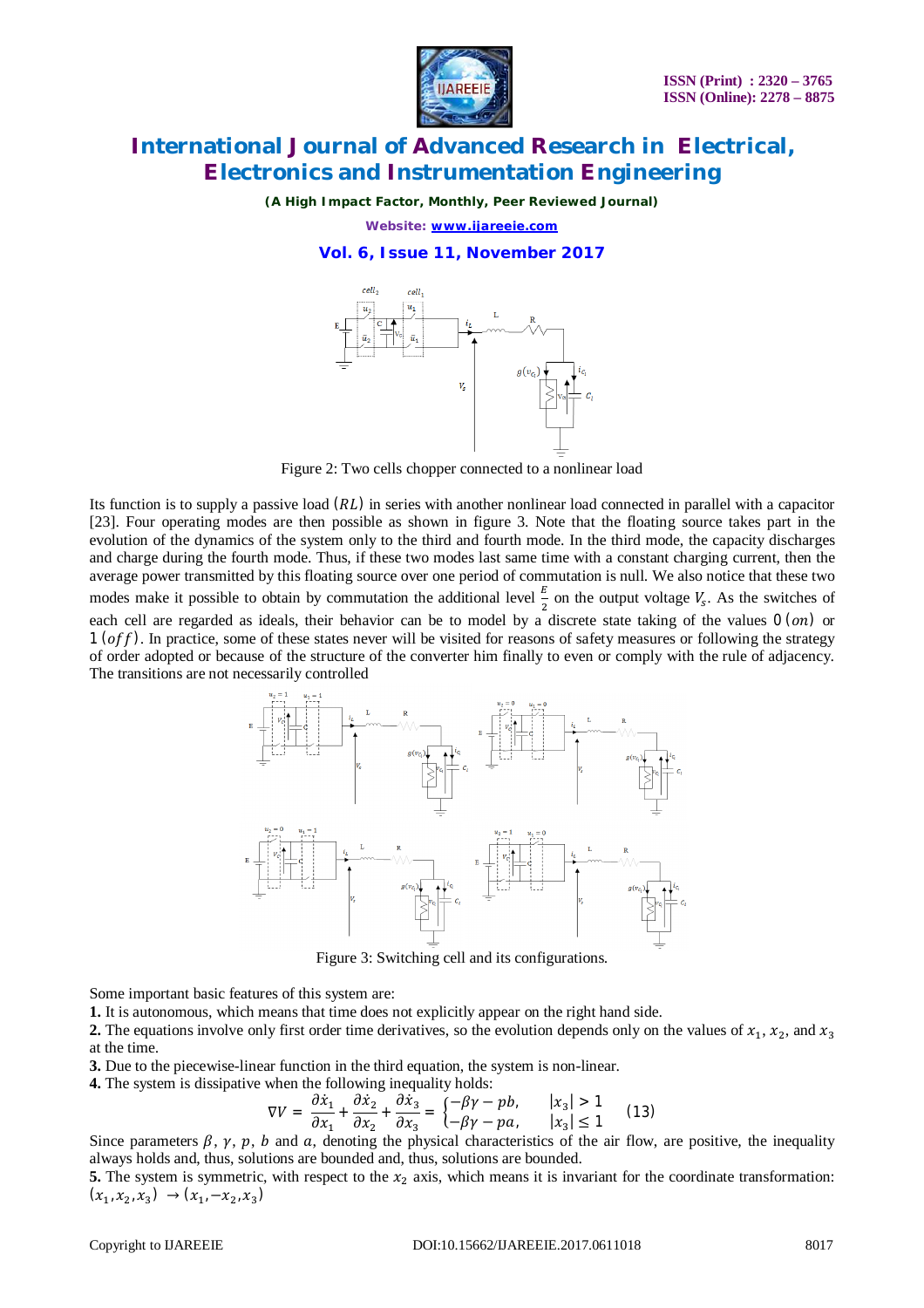

*(A High Impact Factor, Monthly, Peer Reviewed Journal)*

*Website: [www.ijareeie.com](http://www.ijareeie.com)*

#### **Vol. 6, Issue 11, November 2017**

Chaos is described as the irregular, unpredictable behavior of deterministic, non-linear dynamical systems. In order to have chaotic behavior, simultaneous stretching and folding in the dynamics of the system are essential [24, 25]. Stretching ensures the sensitivity to initial conditions and folding guarantees that the attractor is bounded. Stretching and folding are equivalent to positive and negative Lyapunov Exponents, respectively. Therefore, in chaotic dynamics, stretching in one direction is observed by the existence of one positive Lyapunov Exponent in that direction [26]. Using the method reported by Wolf et al. [27], the corresponding Lyapunov exponent of the real multicellular chopper connected with a nonlinear load system is computed by fixing  $p = 25.10^{-4}$ ,  $\alpha = 2.10^{-2}$ ,  $\alpha = -15$ ,  $b = 5$ ,  $\gamma = 1$ and varying  $\beta$ , as the control parameter. The initial conditions in all these simulations are the same and are equal to  $(x_{10}, x_{20}, x_{30}) = [0, 5, 4].$ 

According to the detailed numerical as well as theoretical analysis and (13), the Lyapunov exponents are found to be:

• For 
$$
\varepsilon = \pm 1
$$
,  $l_{E1} = 0.0318$ ,  $l_{E2} = -0.0319$ ,  $l_{E3} = -0.0128$ 

Therefore, the Lyapunov dimension of this system is:

$$
D_L = j + \frac{\sum_{i=1}^{j} l_i}{|l_{j+1}|} = 2 + \frac{0.0318 - 0.0319}{|-0.0128|} = 2.0078125
$$
 (14)

• For  $\varepsilon = 0$ ,  $l_{E1} = -1.4029$ .  $10^{-4}$ ,  $l_{E2} = 0$ ,  $l_{E3} = -0.0126$ Therefore, the Lyapunov dimension of this system is:

$$
D_L = j + \frac{\sum_{i=1}^{j} l_i}{|l_{j+1}|} = 2 + \frac{-1.4029.10^{-4}}{|-0.0126|} = 1.98886587
$$
 (15)

Equation (14) and (15) means system (11) is really a dissipative system, and the Lyapunov dimensions of the system are fractional. Having a strange attractor and positive Lyapunov exponent, it is obvious that the system is really a 3D chaotic system. The null Lyapunov exponent is obviously related to the critical nature between expansion and contracting nature of different directions in phase space.

In addition, the bifurcation diagram was plotted for our systems, which is the most useful graphical representation of the sequence of bifurcations that take place in the system when the control parameter changes. The bifurcation diagrams of the state variable  $x_1$  in system (11) are shown in figure



Figure 4: Bifurcation diagrams

The first return map to the Poincaré section (figure 5) is a common tool for analyzing the existence and stability of periodic trajectories of dynamical systems. It is defined on a hyper-surface formed by a Poincaré section (figure 6), which is transverse to the trajectory of the system [28]. In this study, these maps were formed by plotting the local maxima of the variable  $x_3$ , and the real part of the variable.





Figure 5: First return map Figure 6: The Poincaré section of  $x_1 - x_2$  plane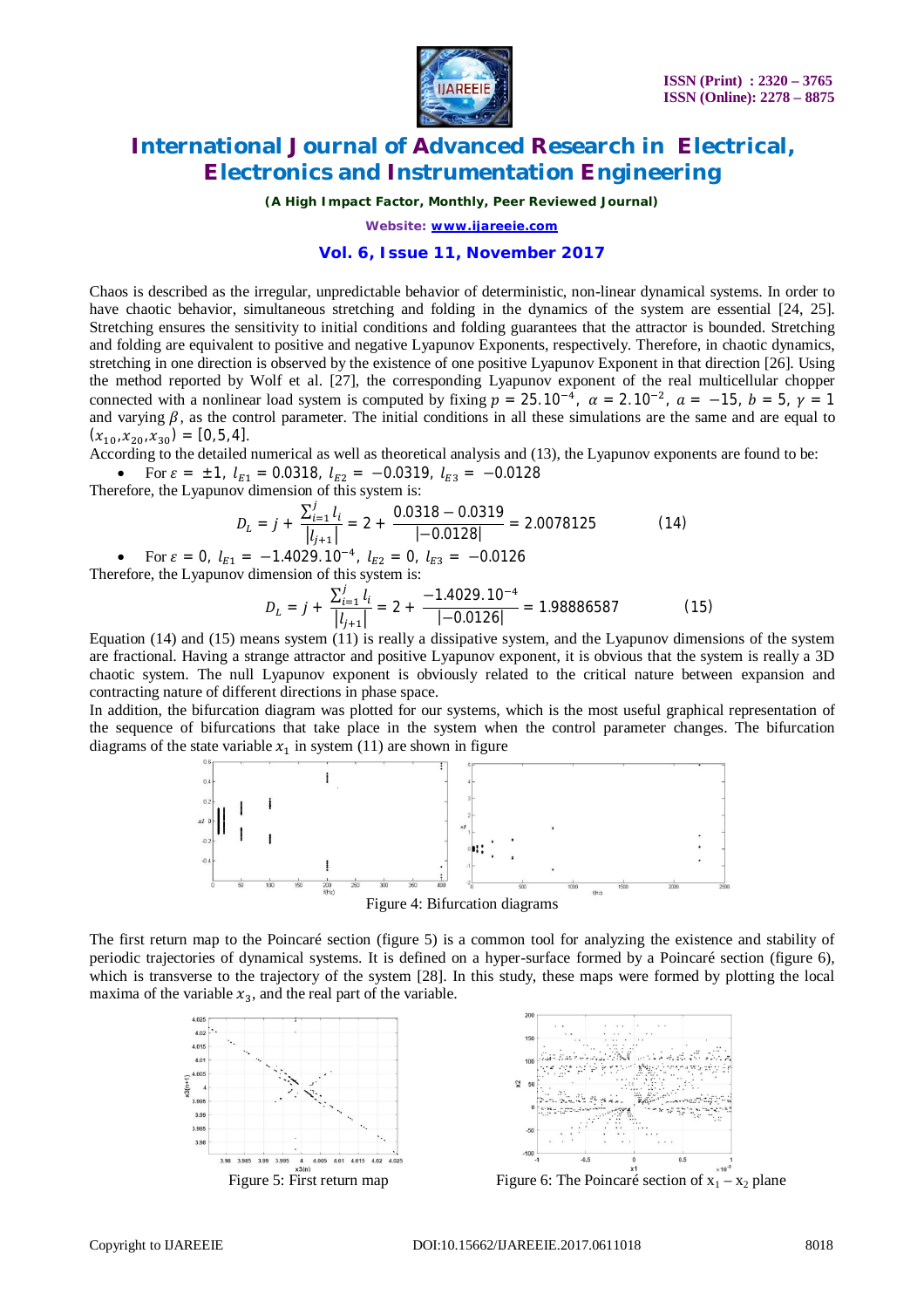

*(A High Impact Factor, Monthly, Peer Reviewed Journal)*

*Website: [www.ijareeie.com](http://www.ijareeie.com)*

#### **Vol. 6, Issue 11, November 2017**

### **IV.DYNAMICAL ANALYSIS OF THE TWO-CELLS MULTICELLULAR CHOPPER ASSOCIATED WITH A NONLINEAR LOAD**

 $\triangleright$  Equilibria

The equilibria of (4) can be calculated by solving the following algebraic equations simultaneously

The equinbria of (4) can be calculated by solving the following algebraic equation  
\n
$$
\begin{cases}\n\dot{x}_1 = \beta(\varepsilon x_2 - x_3 - \gamma x_1) + \alpha u_2 = 0 \\
\dot{x}_2 = \varepsilon x_1 = 0 \\
\dot{x}_3 = p(x_1 - g(x_3)) = 0\n\end{cases}
$$
\n**Case 1.**  $\varepsilon = 1$ , i.e.,  $u_1 = 0$ ,  $u_2 = 1$   
\ni.  $x_3 > 1$ , the equilibrium point is :  $E_1 = \begin{pmatrix} \frac{b-a}{b} & \frac{a}{b} \\ \frac{b-a}{b} & \frac{a}{b} \\ 0 & 0 \end{pmatrix}$   
\n**iii.**  $x_3 < -1$ , the equilibrium point is :  $E_3 = \begin{pmatrix} 0 & 0 \\ \frac{a-b}{b} & \frac{a-b}{b} \\ \frac{a-b}{b} & \frac{a-b}{b} \end{pmatrix}$   
\n**Case 2.**  $\varepsilon = -1$ , i.e.,  $u_1 = 1$ ,  $u_2 = 0$   
\n**i.**  $x_3 > 1$ , the equilibrium point is :  $E_{11} = \begin{pmatrix} 0 & \frac{a-b}{b} \\ \frac{a-b}{b} & \frac{a-b}{b} \\ \frac{a-b}{b} & \frac{a-b}{b} \end{pmatrix}$   
\n**ii.**  $|x_3| \le 1$ , the equilibrium point is :  $E_{21} = \begin{pmatrix} 0 \\ 0 \\ 0 \end{pmatrix}$   
\n**iii.**  $x_3 < -1$ , the equilibrium point is :  $E_{31} = \begin{pmatrix} \frac{a+b}{b} & \frac{a-b}{b} \\ \frac{a-b}{b} & \frac{a-b}{b} \end{pmatrix}$   
\n**Case 3:**  $\varepsilon = 0$   
\n**a)**  $u_2 = u_1 = 1$   
\n**i.**  $x_3 > 1$ ; the equilibrium point is :  $E_{12} = \begin{pmatrix} \frac{a+(\frac{a}{\beta}-1)b}{b} & \frac{a}{\beta} \\ \frac{a-b}{b} & \frac{a}{\beta} \end{pmatrix}$ 

**ii.** 
$$
|x_3| \le 1
$$
; we obtain:  $E_{22} = \begin{pmatrix} \frac{a\frac{\alpha}{\beta}}{1 + a\gamma} \\ x_2 \\ \frac{\frac{\alpha}{\beta}}{1 + a\gamma} \end{pmatrix}$   
\n**iii.**  $x_3 < -1$ ; we obtain:  $E_{32} = \begin{pmatrix} \frac{-a + (1 + \frac{\alpha}{\beta})b}{1 + b\gamma} \\ x_2 \\ \frac{y(a - b) + \frac{\alpha}{\beta}}{1 + b\gamma} \end{pmatrix}$ 

 $\blacksquare$ ⎞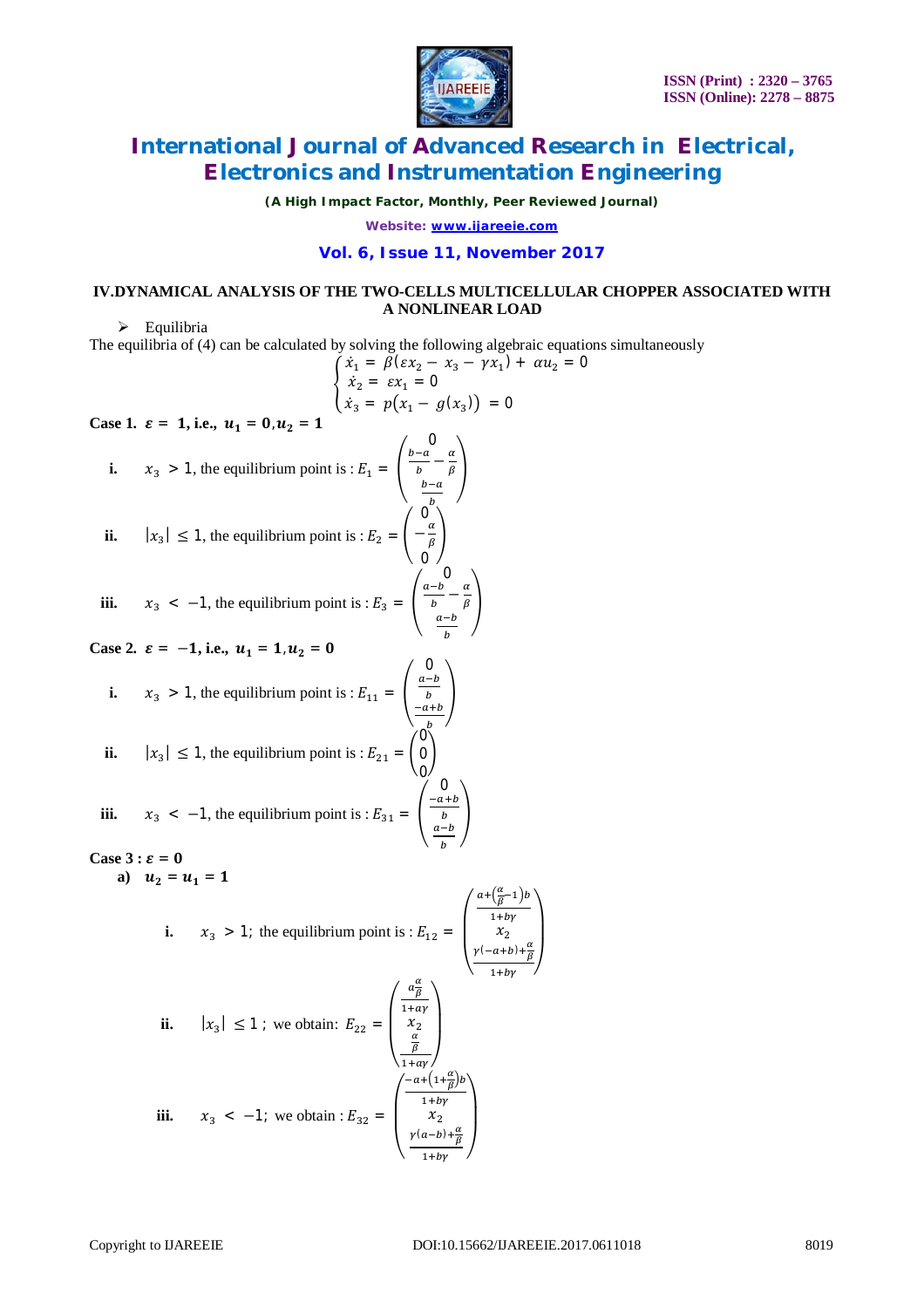

*(A High Impact Factor, Monthly, Peer Reviewed Journal)*

*Website: [www.ijareeie.com](http://www.ijareeie.com)*

### **Vol. 6, Issue 11, November 2017**

**b**)  $u_1 = u_2 = 0$ 

i. 
$$
x_3 > 1
$$
; the equilibrium point is :  $E_{13} = \begin{pmatrix} \frac{a-b}{1+by} \\ x_2 \\ -\frac{y(a-b)}{1+by} \end{pmatrix}$   
ii.  $|x_3| \le 1$ ; the equilibrium point is:  $E_{23} = \begin{pmatrix} 0 \\ x_2 \\ 0 \end{pmatrix}$ .  
iii.  $x_3 < -1$ ; the equilibrium point is:  $E_{33} = \begin{pmatrix} \frac{-a+b}{1+by} \\ x_2 \\ -\frac{y(-a+b)}{1+by} \end{pmatrix}$ 

 $\triangleright$  Stability

Let us study the stability of different equilibrium points.

**1.** For 
$$
|x_3| > 1
$$
, the Jacobian matrix is defined as  $J = \begin{bmatrix} -\beta \gamma & \beta \varepsilon & -\beta \\ \varepsilon & 0 & 0 \\ p & 0 & -bp \end{bmatrix}$ 

The eigenvalues are:

࢞| **For 2.**

- i. **If** =  $\pm$ **1**;  $\lambda_1$  = 0.0140;  $\lambda_2$  = -0.0141;  $\lambda_3$  = -0.0126; here  $\lambda_1$  is a positive real number,  $\lambda_2$  and  $\lambda_3$  are two negatives real numbers. Therefore, the equilibrium  $E_1$  and  $E_{11}$  are a saddle point in the plane  $(x_1, x_2)$  and  $(x_1, x_3)$ ; these equilibrium are unstable.
- ii. **If**  $\varepsilon = 0$ **;**  $\lambda_1 = -0.0002$ ;  $\lambda_2 = -0.0125$ ;  $\lambda_3 = 0$ ; Then  $E_{12}$  and  $E_{13}$ , are stable equilibrium points within the meaning of Lyapunov for all  $x_2$ .

**For** 
$$
|x_3| \le 1
$$
, the Jacobian matrix is defined as  $J = \begin{bmatrix} -\beta \gamma & \beta \varepsilon & -\beta \\ \varepsilon & 0 & 0 \\ p & 0 & -pa \end{bmatrix}$ 

Three characteristic values of the Jacobian matrix J can be obtained from  $|\lambda I - I| = 0$  as follows:

- i. **If** =  $\pm$ **1**;  $\lambda_1$  = 0.0140;  $\lambda_2$  = -0.0143;  $\lambda_3$  = -0.0375; here  $\lambda_1$  is a positive real number,  $\lambda_2$  and  $\lambda_3$  are two negative real numbers. Therefore, the equilibrium  $E_2$  and  $E_{21}$  are a saddle foci in the plane  $(x_1, x_2)$  and  $(x_1, x_3)$ ; these equilibrium are unstable.
- ii. **If**  $\varepsilon = 0$ **;**  $\lambda_1 = -0.0002$ ;  $\lambda_2 = -0.0375$ ;  $\lambda_3 = 0$ ;  $E_{23}$  is a stable equilibrium point within the meaning of Lyapunov for all  $x_2$ .  $\bar{\phantom{a}}$   $\bar{\phantom{a}}$

3. For 
$$
|x_3| < -1
$$
, the Jacobian matrix is defined as  $J = \begin{bmatrix} -\beta \gamma & \beta \epsilon & -\beta \\ \epsilon & 0 & 0 \\ p & 0 & -bp \end{bmatrix}$ 

The eigenvalues are:

- i. **If** =  $\pm$ **1**;  $\lambda_1$  = 0.0140;  $\lambda_2$  = -0.0141;  $\lambda_3$  = -0.0126; here  $\lambda_1$  is a positive real number,  $\lambda_2$  and  $\lambda_3$  are two negatives real numbers. Therefore, the equilibrium  $E_3$  and  $E_{31}$  are a saddle point in the plane( $x_1, x_2$ ) and  $(x_1, x_3)$ ; these equilibrium are unstable.
- ii. **If**  $\varepsilon = 0$ **;**  $\lambda_1 = -0.0002$ ;  $\lambda_2 = -0.0125$ ;  $\lambda_3 = 0$ ; then  $E_{12}$  and  $E_{13}$ , are stable equilibrium points within the meaning of Lyapunov for all  $x_2$ .

Regarding the figure 4, it is obvious that this system is chaotic for small ranges of parameter f.

The behaviors of system (11) changes for different values of parameter  $\beta$ . Figure 7 demonstrate some phase portraits of system (11) for some of these values when the behaviors are periodic, quasi-periodic, chaotic or hyper-chaotic.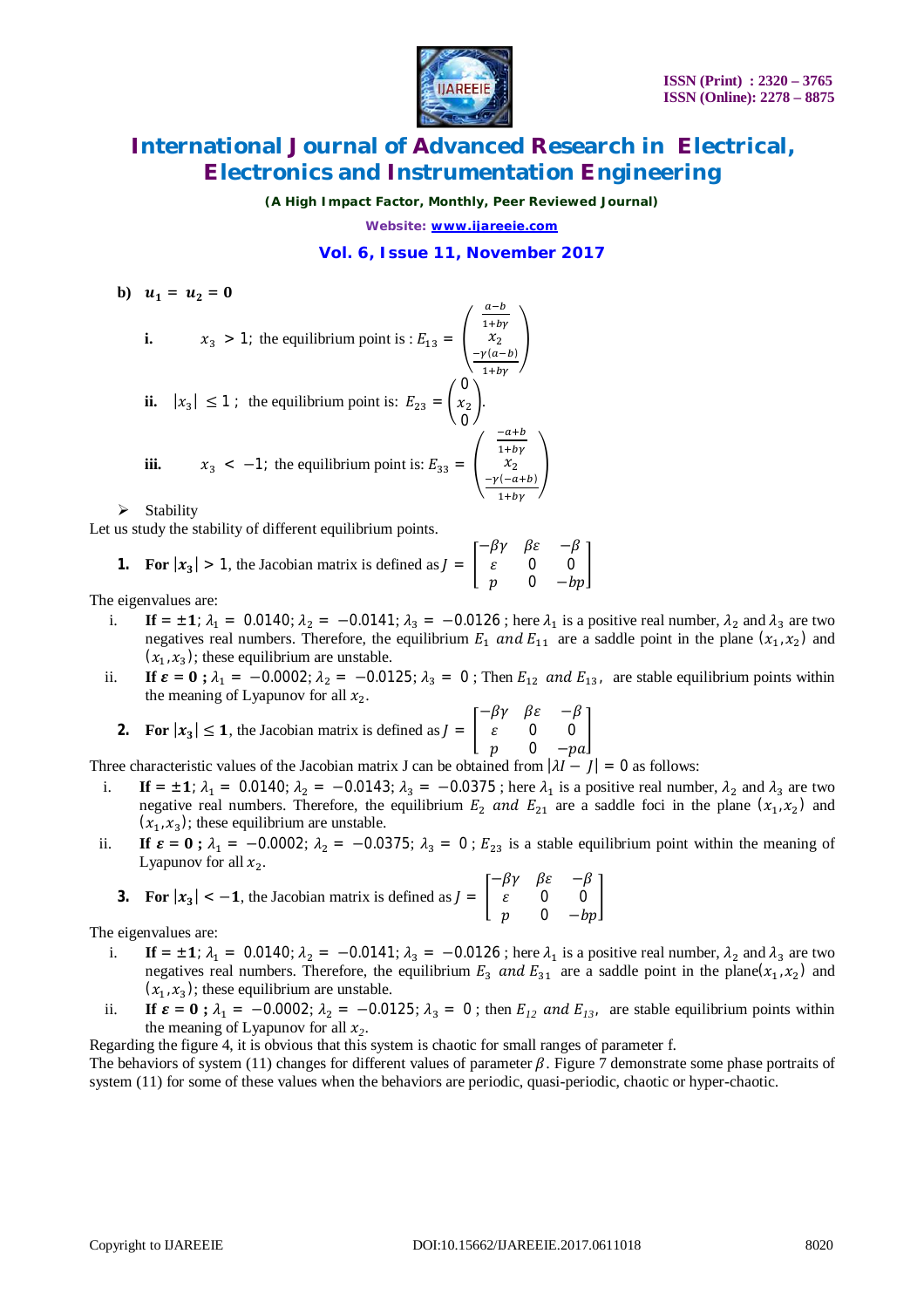

*(A High Impact Factor, Monthly, Peer Reviewed Journal)*

*Website: [www.ijareeie.com](http://www.ijareeie.com)*

#### **Vol. 6, Issue 11, November 2017**



Figure 7: Phase portraits: (a)  $\beta = 5.10^{-4}$ ,  $L = 0.02H$ ; (b):  $\beta = 2.5.10^{-4}$ ,  $L = 0.04H$ ; (c):  $\beta = 2.10^{-4}$ ,  $L = 0.05H$ ; **(d):**  $\beta = 10^{-4}$ ,  $L = 0.1H$ ; **(e):**  $\beta = 0.2.10^{-4}$ ,  $L = 0.5H$ ; **(f):**  $\beta = 10^{-5}$ ,  $L = 1H$ ; **(g):**  $\beta = 10^{-6}$ ,  $L = 10H$ ; **(h):**  $\beta = 10^{-7}$ ,  $L = 100H$ 

#### **V. CONCLUSION**

This paper explains the dynamics of the multicellular chopper connected with a nonlinear load. This system is autonomous, non-linear, dissipative with bounded solutions, symmetric with respect to the  $x<sub>2</sub>$  axis, and they involve only first order time derivatives. The phase portraits, Lyapunov Exponents, bifurcation diagrams, first return maps to the Poincare sections and Poincaré section of the system prove that it is possible to have chaos in the system expressed. Indeed, the steady state trajectory of this system can be attracted to a limit cycle, a torus, a chaotic attractor as shown in figure 7.

#### **REFERENCES**

[3] M. Fadel and T.A. Meynard. Equilibrage des tensions dans les convertisseurs statiques multicellulaires série: Modélisation EPF Grenoble, pp. 115-120, 1996.

[4] R. Bensaid, R., and M. Fadel. (2001). Sliding modes observer for multicell converters. In NOLCOS, 2001.

[5] R. Stala, S. Pirog, A. Mondzik, M. Baszynski, A. Penczek, J. Czekonski and S. Gasiorek, "Results of investigation of multicell converters with balancing circuit," *IEEE Trans. Industrial Electronics,* vol. 56, no. 7, pp. 2620–2628, July 2009.

<sup>[1]</sup> T.A. Meynard and H. Foch. Brevet français No. 91.09582 du 25 juillet 91, dépôt International PCT (Europe, Japon, USA, Canada) No. 92/00652 du 8 Juillet 92, 1991.

<sup>[2]</sup> A. Donzel. Commande des convertisseurs multiniveaux : Application à un moteur asynchrone Thèse de doctorat, Institut National Polytechnique de Grenoble 2000